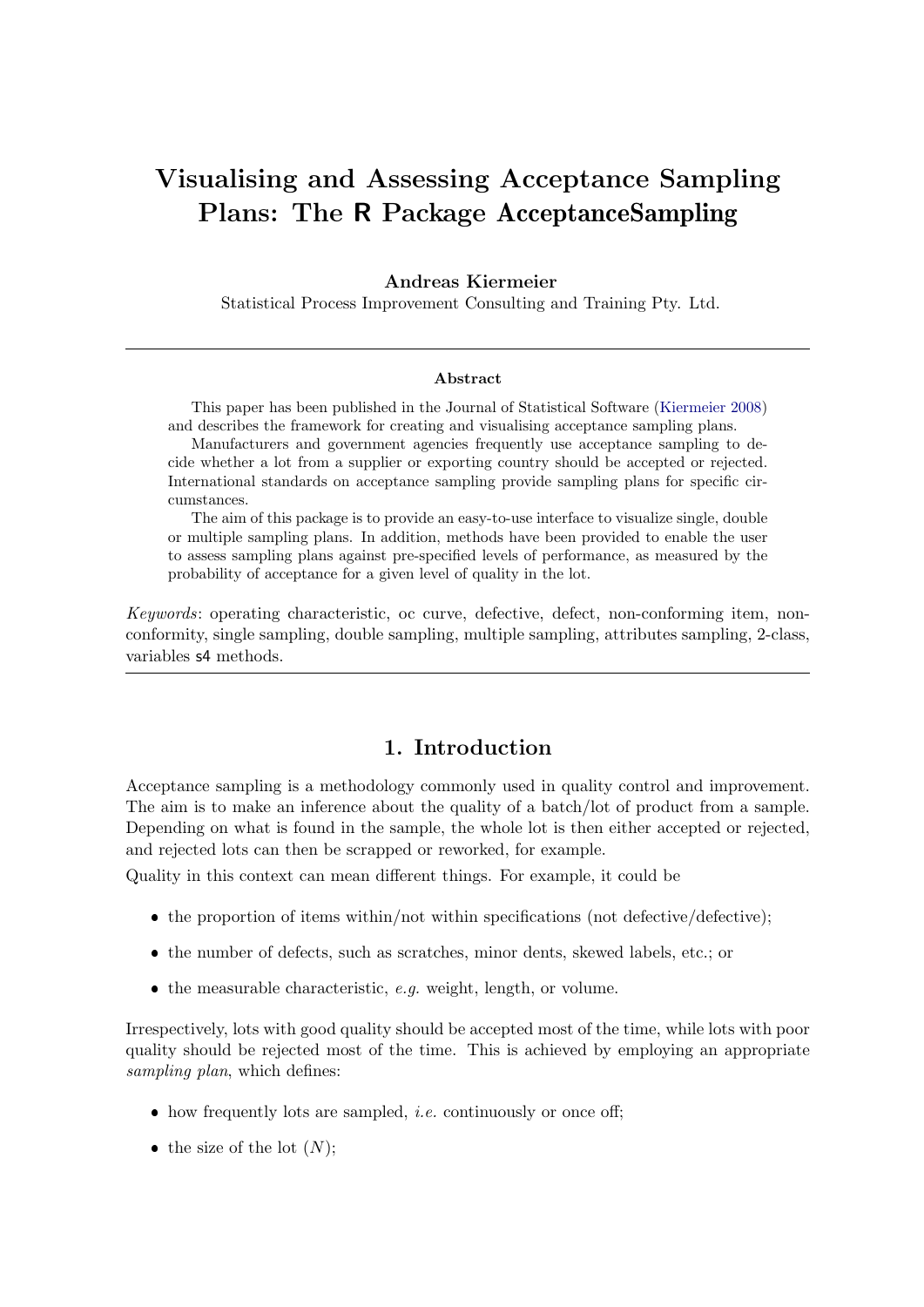- $\bullet$  the quality characteristic by which each sampled item is judged by, *i.e.* a measurement or a classification such as defective/not defective;
- how many consecutive stages of sampling are to be used  $(i = 1, \ldots, k);$
- the sample size at each stage  $(n_i)$ ; and
- the decision rules applied at each stage, which give rise to acceptance or rejection of the lot at that stage<sup>[1](#page-1-0)</sup> or to further sampling.

Once a sampling plan has been determined, it can be used to calculate the probability of accepting lots over a range of qualities. The corresponding probability function is known as the *Operating Characteristic (OC)* function, which, when plotted against the lot quality, is known as the OC curve (e.g. Figure [3\)](#page-10-0).

The common classes of acceptance sampling plans are the

- 2-class attribute inspection plans, which involve classifying each item as either acceptable or not acceptable; [2](#page-1-1)
- 3-class attribute inspection plans, which involve classifying each item as either acceptable, marginal or not acceptable; and
- inspection by variables plans, which involve measuring each sampled item.

Of these, the 2-class and variables inspection plans are probably the more common and hence are the only ones considered here.

Unless the whole lot is inspected, which of course is not possible when the inspection is destructive, there is always a chance that the wrong conclusion is drawn from the sample. This can be either of the following two outcomes.

- Rejecting a lot with acceptable quality. The probability with which this occurs is known as the Producer's Risk (PR) and the corresponding level of quality is the Producer's Quality Level (PQL).
- Accepting a lot with unacceptable quality. The probability with which this occurs is known as the *Consumer's Risk (CR)* and the corresponding level of quality is the Consumer's Quality Level (CQL).

This is all well and good, but a critical question asked by those who want to utilise acceptance sampling is "How many samples do I need to take?" Of course, the immediate answer is "It depends." — it depends on what needs to be achieved and thus what level(s) of quality are critical for the user.

There are many critical quality levels, which can be used to decide on the appropriate sampling plan, including the

 Producer and Consumer quality levels (and associated risks), used to create flexible plans;

<span id="page-1-0"></span> $1$ On acceptance or rejection no further samples are taken.

<span id="page-1-1"></span><sup>&</sup>lt;sup>2</sup>Alternative terms in common use are not defective/defective and conforming/nonconforming.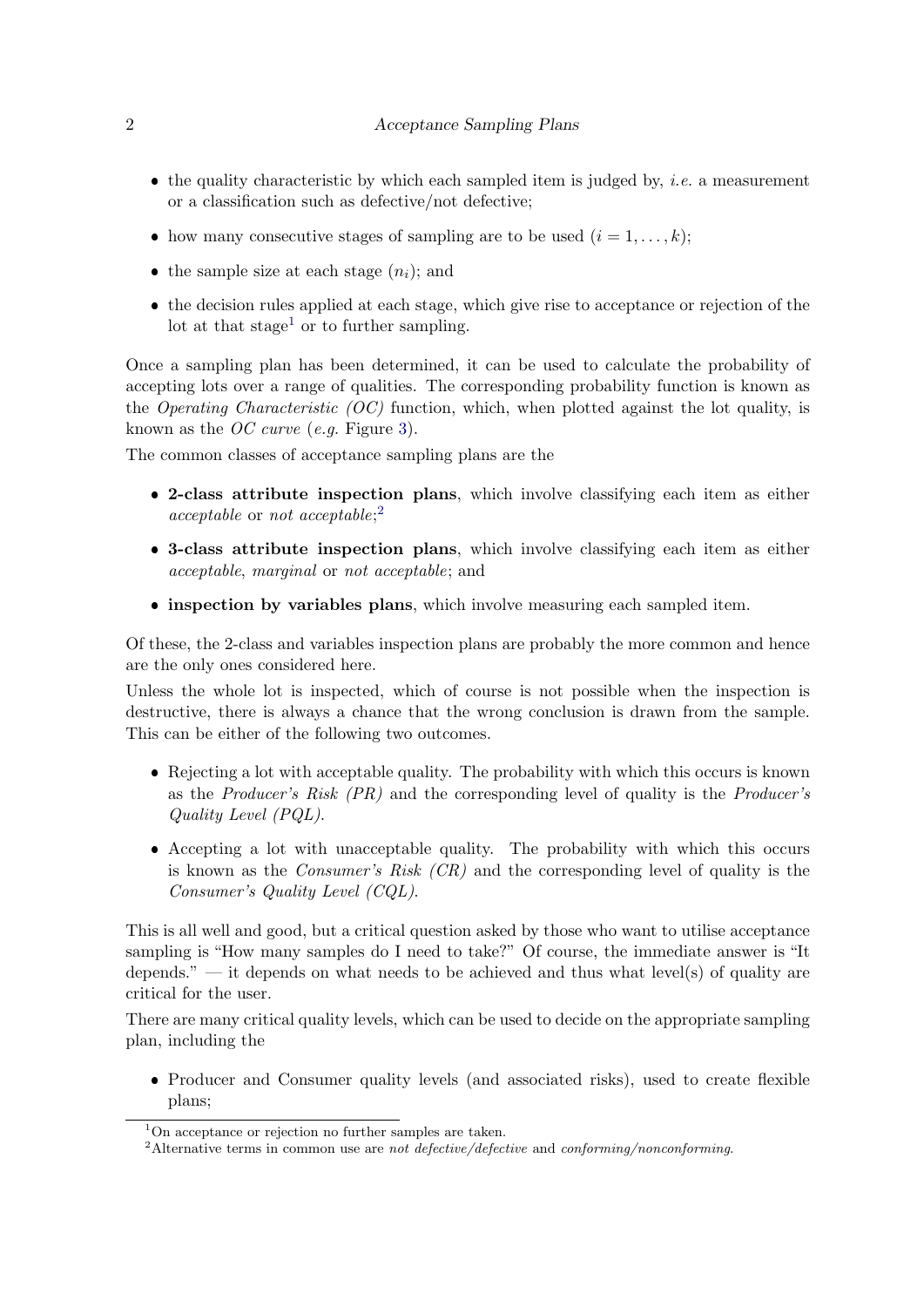#### Andreas Kiermeier 3

- Acceptable Quality Level  $(AQL)$ ,<sup>[3](#page-2-0)</sup> used frequently in standards, such as the AS 1199 [\(Standards Australia](#page-20-1) [2003b\)](#page-20-1) or the equivalent ISO 2859 [\(International Organization for](#page-20-2) [Standardization](#page-20-2) [2006\)](#page-20-2), and often with an associated producer's risk of 0.05;
- Average Outgoing Quality Limit  $(AOQL)$ , used, for example, by the Dodge-Romig AOQL sampling systems; and
- Lot Tolerance Percent Defective  $(LTPD)^4$  $(LTPD)^4$ , used, for example, by the Dodge-Romig LTPD sampling systems and when isolated lots are sampled, such as in the AS 1199.2 [\(Standards Australia](#page-20-3) [2003c\)](#page-20-3),<sup>[5](#page-2-2)</sup> and often with a consumer risk of 0.1.

The AcceptanceSampling package implements the producer and consumer quality level approach, and can be used with either one or both, and therefore incorporates the AQL and LTPD based approaches.

For the theoretical details of acceptance sampling the reader is referred to [Hald](#page-20-4) [\(1981\)](#page-20-4), [Guen](#page-19-0)[ther](#page-19-0) [\(1977\)](#page-19-0) and [Schilling](#page-20-5) [\(1982\)](#page-20-5).

# 2. The AcceptanceSampling package

The AcceptanceSampling package is an add-on package to the R software [\(R Development](#page-20-6) [Core Team](#page-20-6) [2008\)](#page-20-6), and is based on formal S4 classes and methods [\(Chambers](#page-19-1) [1999\)](#page-19-1). This is done for several reasons. Firstly, R seems to be moving toward S4 classes. Secondly, the relationship between sampling plans based on different distributional assumptions lends itself naturally to formal object oriented classes and methods. Finally, S4 classes have an inbuilt mechanism for data validation which can be quite useful.

#### 2.1. Objects classes

The package consists of two virtual classes, OC2c and OCvar. These virtual classes capture the structure of 2-Class Attributes and Variables acceptance sampling plans, respectively, independently of the actual underlying distributional assumptions. We will look at each of the two virtual classes, and the actual classes derived from them, in more detail below.

<span id="page-2-0"></span><sup>3</sup>Equivalent to the PQL

<span id="page-2-1"></span> $^4\rm{E}$  quivalent to the CQL

<span id="page-2-2"></span> $5$ This standard uses the term Limiting Quality in place of Lot tolerable Percent Defective.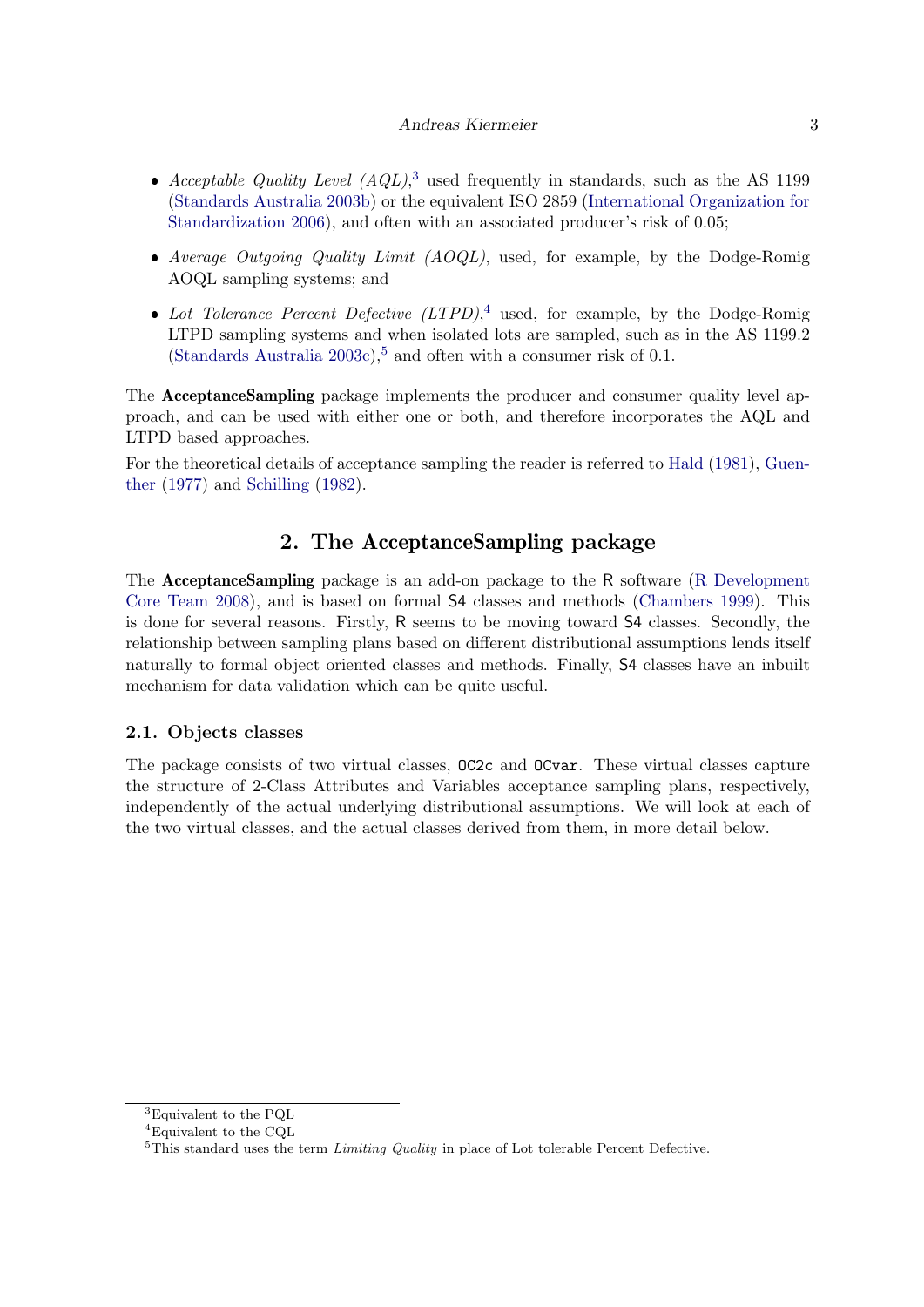#### OC2c Plans

The OC2c virtual class captures the parameters used in 2-Class attributes sampling plans, namely sample size(s), n, acceptance number(s), c, rejection number(s), r, the distributional assumption, type, and the probability of accepting lots, paccept.

The distributions that can be specified for type are

- binomial for the Binomial distribution, which is used when all lots from a continuous, in-control production process are tested for proportion of defects;
- hypergeom for the Hypergeometric distribution, which is used when isolated lots are tested for number/proportion of defects; and
- poisson for the Poisson distribution, which is used when all lots from a continuous, in-control production process are tested for rate of defectives.

The three actual classes, derived from OC2c, are OCbinomial, OChypergeom and OCpoisson (Figure [1\)](#page-3-0). Each of these classes contains the OC2c virtual class, and hence its slots, but also adds additional slots unique to the particular distribution.



<span id="page-3-0"></span>Figure 1: Class structure for 2-Class Attributes plans

The OCbinomial class contains the additional slot pd, which gives the lot quality through the proportion of defectives in the lot. The OChypergeom class contains additional slots N and pd, which give the lot size and the proportion of defectives in the lot, respectively. It should be noted that pd\*N equals the actual number of defectives in the lot and thus should result in integer values. The OCpoisson class contains the additional slot pd, which gives the rate of defects<sup>[6](#page-3-1)</sup> in the lot — this parameter is equivalent to the lambda parameter used in the density, distribution and quantile functions of the Poisson distribution in R.

New objects of the three classes can be generated via the OC2c generating function which takes the following arguments.

- n: A vector of sample sizes, one entry for each stage of sampling.
- c: A vector of acceptance numbers, one for each stage of sampling.

r: A vector of rejection numbers, one for each stage of sampling.

<span id="page-3-1"></span> $6$ Defects are also known as *nonconformities*, especially in more recent versions of national and international standards. These standards often use the rate of defects per 100 items — note the difference here.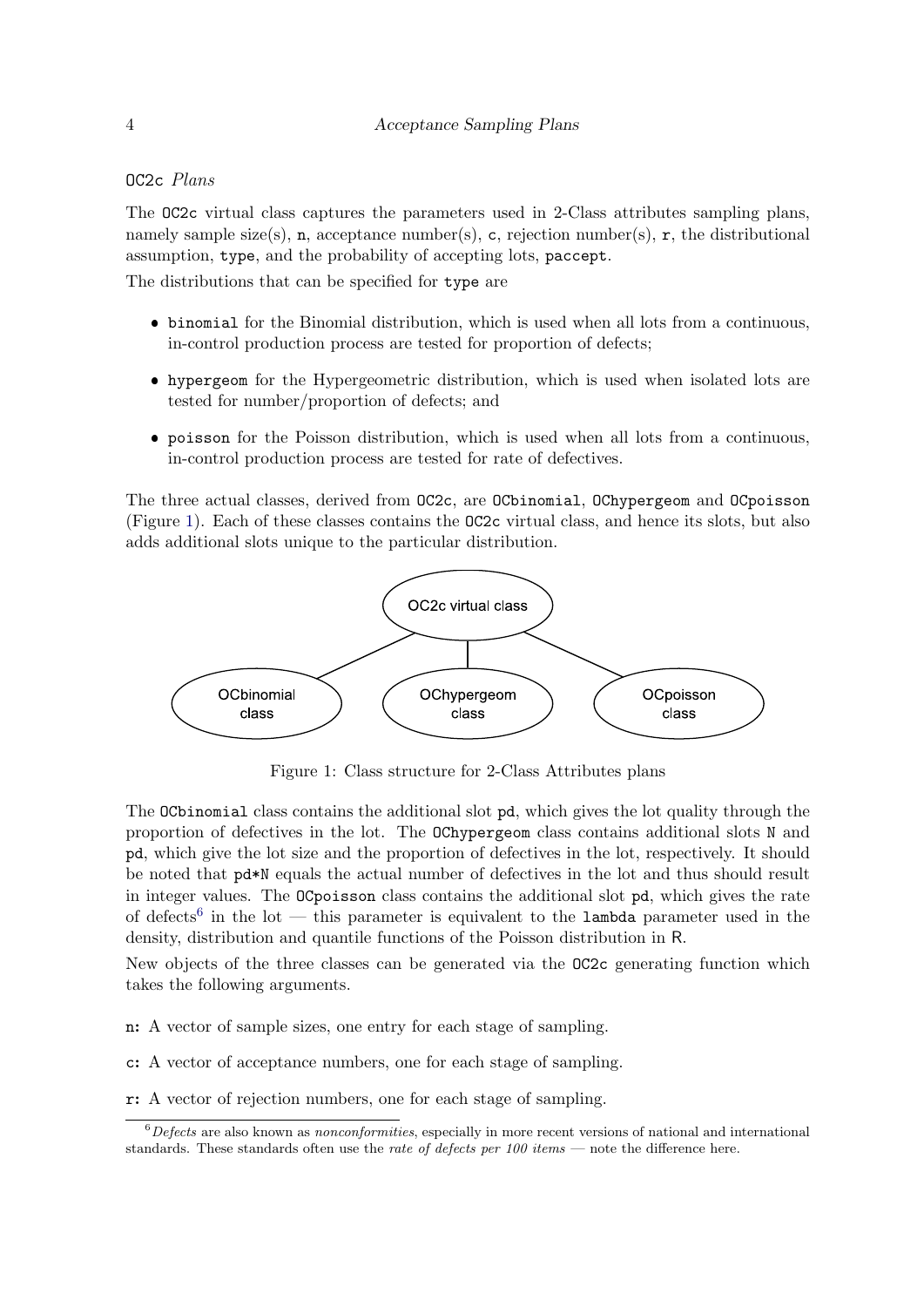- type: The distribution which the sampling plan is based on. Can be binomial, hypergeom or poisson; the default value is binomial. Note that R's standard matching functionality is used, so the three possible values can be abbreviated (as far as a single letter).
- ...: Additional arguments which depend on the chosen distribution. All distributions require the argument pd, while the hypergeom also needs N.

Consequently, after validating the provided arguments, a new object from the specified class is created and returned. As noted above, the argument validation is handled via validation functions which are provided as part of the class mechanism. These are described in Section [2.2.](#page-5-0)

## OCvar Plans

The OCvar virtual class captures the parameters used in Variables sampling plans, namely sample size, n, acceptability constant, k, the distributional assumption, type, and the probability of accepting lots, paccept. Variables sampling plans are currently restricted to a single sampling stage as multiple stages are fairly uncommon.

The only distribution that can be specified for type is normal for the Normal distribution. This is because the normal distribution is the main distribution used for Variables sampling plans, even though the use of S4 classes makes future extensions fairly straight forward.

The actual class, derived from OCvar, is OCnormal (Figure [2\)](#page-4-0), which contains the OCvar virtual class, and hence its slots, but also adds additional slots.



<span id="page-4-0"></span>Figure 2: Class structure for Variables sampling plans

The OCnormal class contains the additional slot pd, which gives the lot quality through the proportion of defectives and the slot s.type which indicates whether the population standard deviation for the normal distribution is known, *i.e.*  $\sigma$  method, or unknown, *i.e.* s method which uses the sample standard deviation. Note that the R method, used for example in AS 2490 [\(Standards Australia](#page-20-7) [1997\)](#page-20-7), is not implemented at present.

New objects of the class can be generated via the OCvar generating function which takes the following arguments.

- n: The sample size (vector of length 1).
- k: The acceptability constant (vector of length 1).
- s.type: A character string indicating whether the population standard deviation is known or unknown.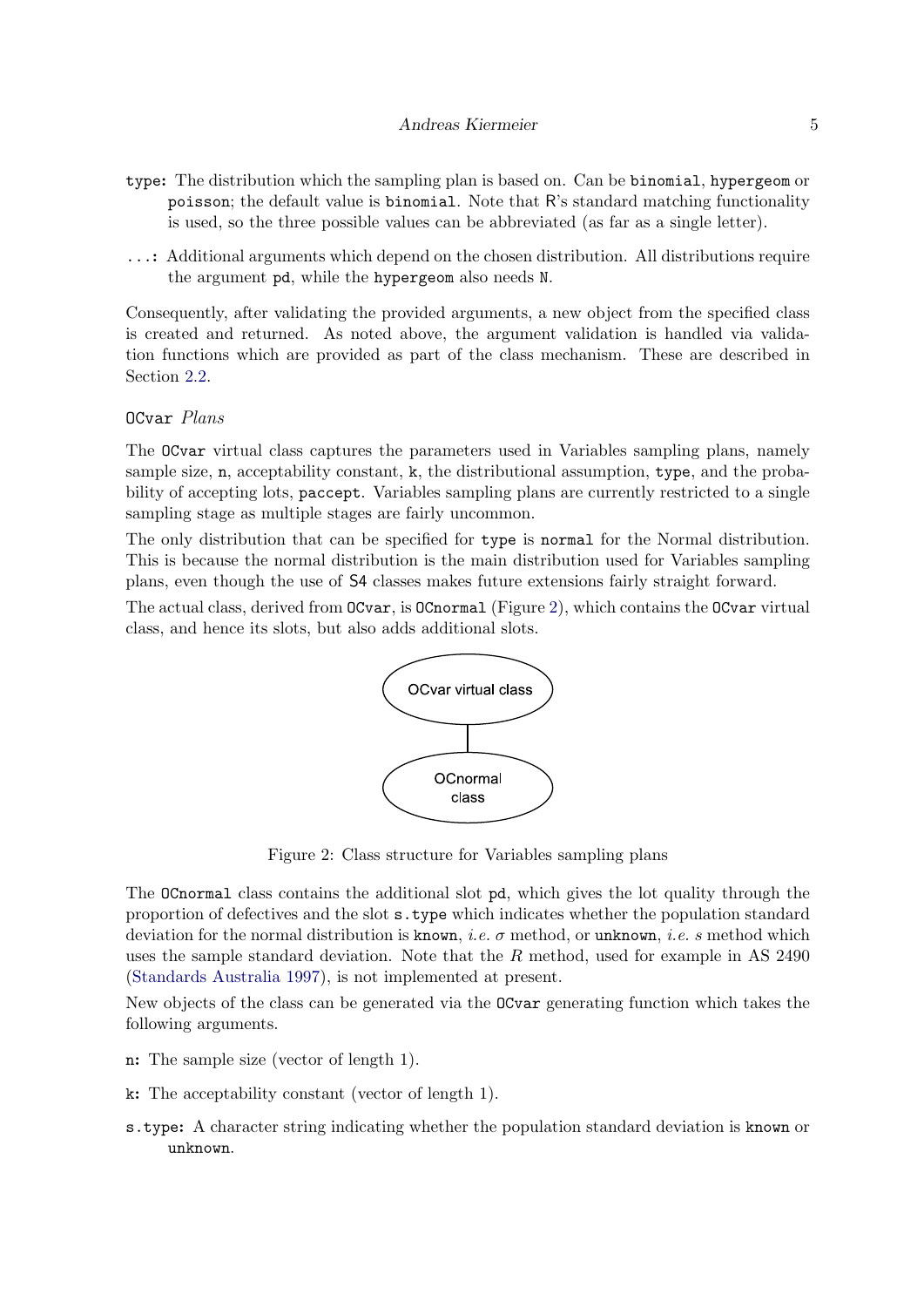pd: The proportion of defectives.

After validating the arguments, a new object from the class is created and returned. As noted above, the argument validation is handled via validation functions which are provided as part of the class mechanism. These are described in Section [2.2.](#page-5-0)

Before moving on, the use of the proportion of defectives, pd, deserves some further explanation. Traditionally, sampling by variables requires the user to specify a lower  $(L)$  or upper  $(U)$  specification limit, or both, for the characteristic of interest; items outside these limits are classified as defective. The characteristic of interest is then measured and the sample mean  $\bar{x}$  and sample standard deviation s, if required, are calculated.

The next step is to calculate how far the sample mean is away from the specification limit(s) by calculating

$$
Q_L = \frac{U - \bar{x}}{\sigma}
$$
 and/or  $Q_U = \frac{\bar{x} - L}{\sigma}$ .

Replacing  $\sigma$  by s gives the calculations required under the s method.

Then,  $Q_L$  and/or  $Q_U$  are compared to the acceptability constant k, obtained from Tables, and the lot is accepted if  $Q_L \geq k$  or  $Q_U \geq k$ , and rejected otherwise. Note that if upper and lower specification limits both exist, but are to be assessed separately, then the process is applied to each limit separately.

The value of  $k$  is generally determined from tables. It is determined so that lots with a given proportion of defectives will result in a pre-specified probability of acceptance, given a certain sample size.

The approach taken here is to specify the sampling plan similarly to the 2-Class plans, that is, by using the proportion of defectives and relating them to a probability of acceptance. This was done for several reasons. Firstly it creates consistency between 2-Class Attributes and Variables sampling plans. Secondly, the proportion of product which doesn't meet the specifications is of more immediate interest to the user than the value of the sample mean. Thirdly, the coding is simpler as lower and upper specification limits don't have to be considered separately.

#### <span id="page-5-0"></span>2.2. Validation methods

The validation functions for the virtual classes deal with sampling plan issues, *i.e.* does the plan make sense? Those for the actual classes deal with the specific distributions. Due to inheritance, the validation functions for the virtual classes also apply to the corresponding actual classes.

The checks performed by the various validation functions are described in the following sections for the 2-Class Attributes and Variables sampling plans.

#### OC2c Plans

The following checks are made through the OC2c virtual class validation function.

- n, c and r contain no NA's;
- n, c and r are all vectors of the same length;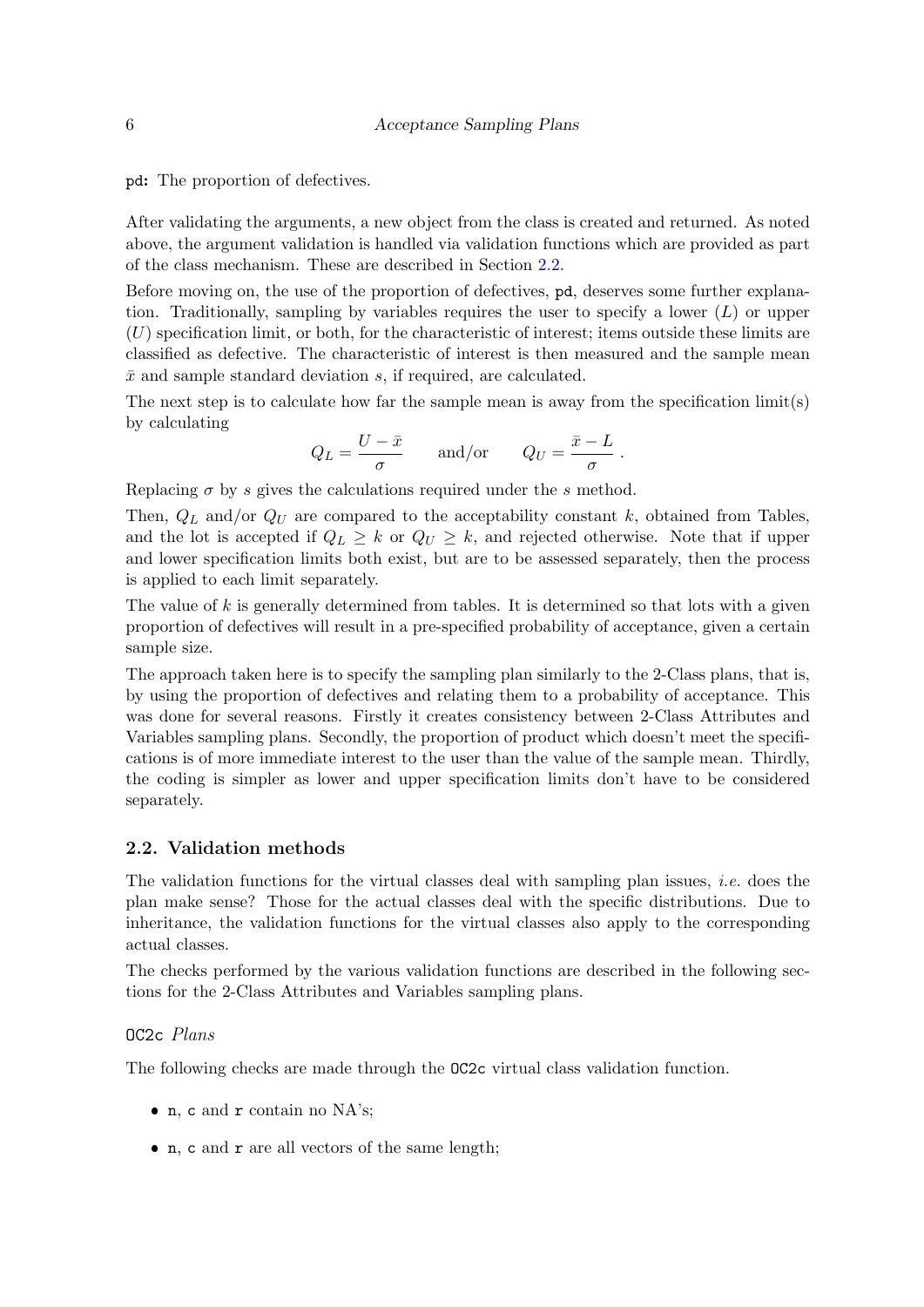- None of the values in **c** are less than zero or greater than **n**;
- None of the values in  $r$  are less than zero or greater than  $n$ ;
- None of the values in  $r$  are less than or equal to the values in  $c$ ;
- For double or multiple sampling plans check that the values in  $c$  and  $r$  are not decreasing; and
- The last value in  $r$  must be exactly one greater than the last value in  $c, e.g.$  if the last value in c equals 4, then the last value in r must equal 5. This is to ensure that a decision can be made about the acceptability of the lot.

In addition to these checks, the actual class definitions also contain validation functions. For the OCbinomial class we check that

- pd contains no NA's; and
- $\bullet$  pd contains only values in the interval  $[0, 1]$ .

For the OChypergeom class we check that

- $\bullet$  N is of length 1;
- $\bullet\,$  N does not contain NA;
- $\bullet$  N is not less than 1;
- pd contains no NA's; and
- $\bullet$  pd contains only values in the interval  $[0, 1]$ .

For the OCpoisson class we check that

- pd contains no NA's; and
- pd contains only values in the interval  $[0, \infty]$ .

#### OCvar Plans

The following checks are made through the OCvar virtual class validation function.

- $\bullet\,$ n and k contain no NA's;
- n and k are all numerical vectors of length 1; and
- n and k are both greater than zero.

In addition to these checks, the OCnormal class definition also contains a validation function, which checks that

s.type is either known or unknown;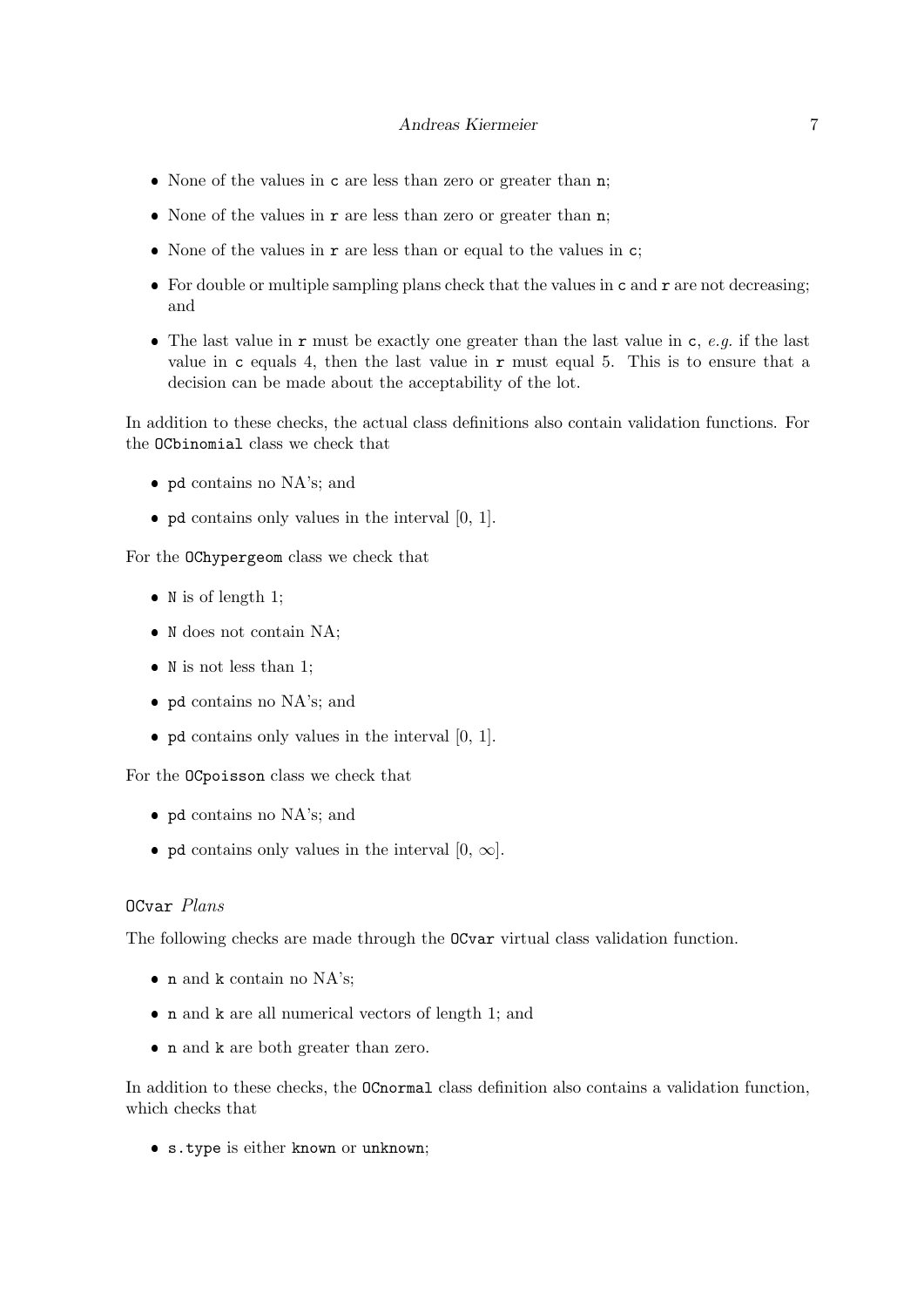- pd contains no NA's; and
- $\bullet$  pd contains only values in the interval  $[0, 1]$ .

#### <span id="page-7-0"></span>2.3. Plot methods

One of the main reasons for writing this package was to give the user the ability to easily plot the OC curve for a given sampling plan. In particular, plotting the OC curve corresponding to the sampling plans obtained from the Australian Standard for attributes sampling [\(Stan](#page-20-8)[dards Australia](#page-20-8) [2003a\)](#page-20-8), as well as the Australian Standard for variables sampling [\(Standards](#page-20-7) [Australia](#page-20-7) [1997\)](#page-20-7), was considered important.

Consequently, a plot method has been created for each actual class, plotting pd on the horizontal axis and paccept on the vertical axis. The signatures for these plot functions are

- signature(x="OCbinomial", y="missing"),
- signature(x="OChypergeom", y="missing"),
- signature(x="OCpoisson", y="missing"), and
- signature(x="OCnormal", y="missing").

To use these plotting methods only an object of the particular class needs to be specified and all relevant details are extracted from the object and plotted (see Section [3\)](#page-8-0).

In addition, a second set of signatures was considered important, namely

- signature(x="numeric", y="OCbinomial"),
- signature(x="numeric", y="OChypergeom"),
- signature(x="numeric", y="OCpoisson"), and
- signature(x="numeric", y="OCnormal").

These are used when paccept is to be plotted against a numerical variable other than  $pd$ , e.g. the mean. An example is provided in Section [3.](#page-8-0)

#### 2.4. Print and Summary methods

Print and summary methods are common methods provided for S4 classes. Both have been implemented for the OC2c classes as well.

The print, or more exactly show, methods provide a brief summary of the supplied object. For the OC2c classes they display what type of distribution underpins the plan, e.g. Binomial, and what the sample size(s), acceptance number(s) and rejection number(s) are at each sampling stage. For the OCvar class they display the distribution, whether  $\sigma$  is known or unknown, the sample size and the acceptability constant  $k$ .

The summary methods show the same detail as the show methods by default, but accept the additional logical argument full. If full=TRUE, then all the information for the object is printed, namely all values of pd and the corresponding values of paccept.

Examples of both these methods are shown in Section [3.](#page-8-0)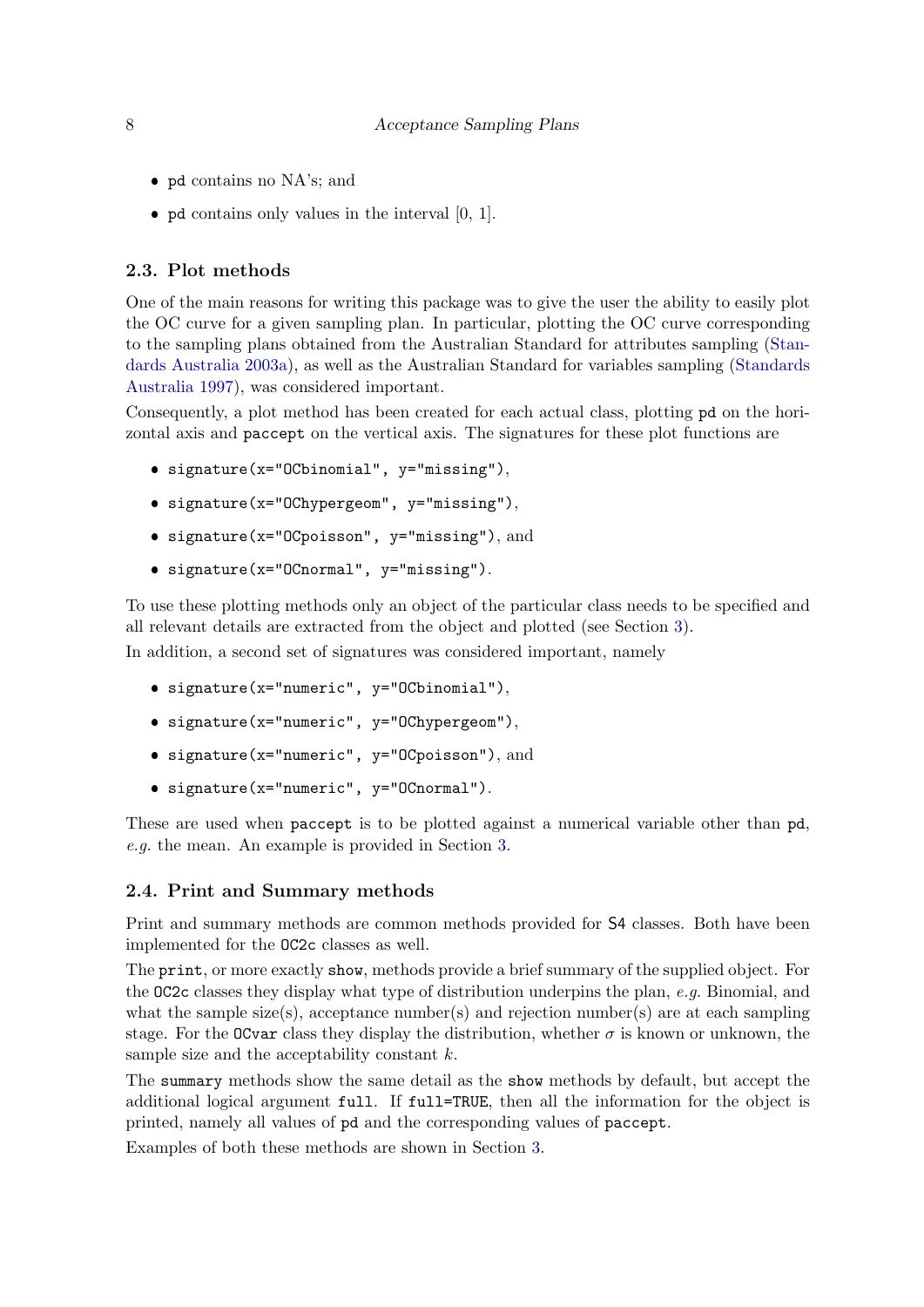## <span id="page-8-1"></span>2.5. Assessment methods

A new generic method called assess has been created and is used to define a set of methods for the OC2c and OCvar plans. These assess methods can be used to assess whether a sampling plan can meet specific performance criteria. The two types of performance criteria which can be specified are the Producer Risk Point (PRP), via the argument PRP, and the Consumer Risk Pint (CRP), via the argument CRP. These two points can be specified singly or together.

Both risk points are supplied as vectors of length 2, with the first element representing the quality level (equivalent to pd) and the second element representing the corresponding probability of acceptance (equivalent to paccept). This way, acceptance criteria can be set in terms of AQL, LTPD or both (producer and consumer quality levels).

For the Producer Risk Point to be met, the plan must result in a probability of acceptance that is at least as big as that specified by the user  $(PRP[2])$ , at the supplied PQL  $(PRP[1])$ . This is equivalent to specifying a producer risk of at most 1 minus the probability of acceptance.

For the Consumer Risk Point to be met, the plan must result in a probability of acceptance, or consumer risk, that is at most as big as that specified by the user  $(CRP[2])$ , at the supplied  $CQL$  (CRP $[1]$ ).

The assess methods also accept the logical argument print which indicates whether a summary of the assessment should be printed (print=TRUE, the default) or not (print=FALSE).

### 2.6. Finding a sampling plan

A useful function applicable to all classes of sampling plans is the find.plan function. This function allows the user to find a single stage sampling plan which meets specified producer and consumer risk points (see Section [2.5\)](#page-8-1). For the function to work both points must be specified and the CRP must have worse quality than the PRP.

In the case of the of the OCbinomial and OCpoisson only the PRP and CRP need be specified. For the OChypergeom the population size N must also be provided.

For the OCnormal the PRP and CRP must be specified, as well as whether the population standard deviation is known or unknown.

The function then finds the smallest sample size which will result in the PRP and CRP requirements being met. This is done through trial and error, starting with  $n = 1$  in the case of OC2c plans and  $n = 2$  for OCvar plans, and increasing n until the appropriate plan is found (other parameters are modified appropriately at each step).

# 3. Examples

<span id="page-8-0"></span>The package is loaded in the usual way.

## > library(AcceptanceSampling)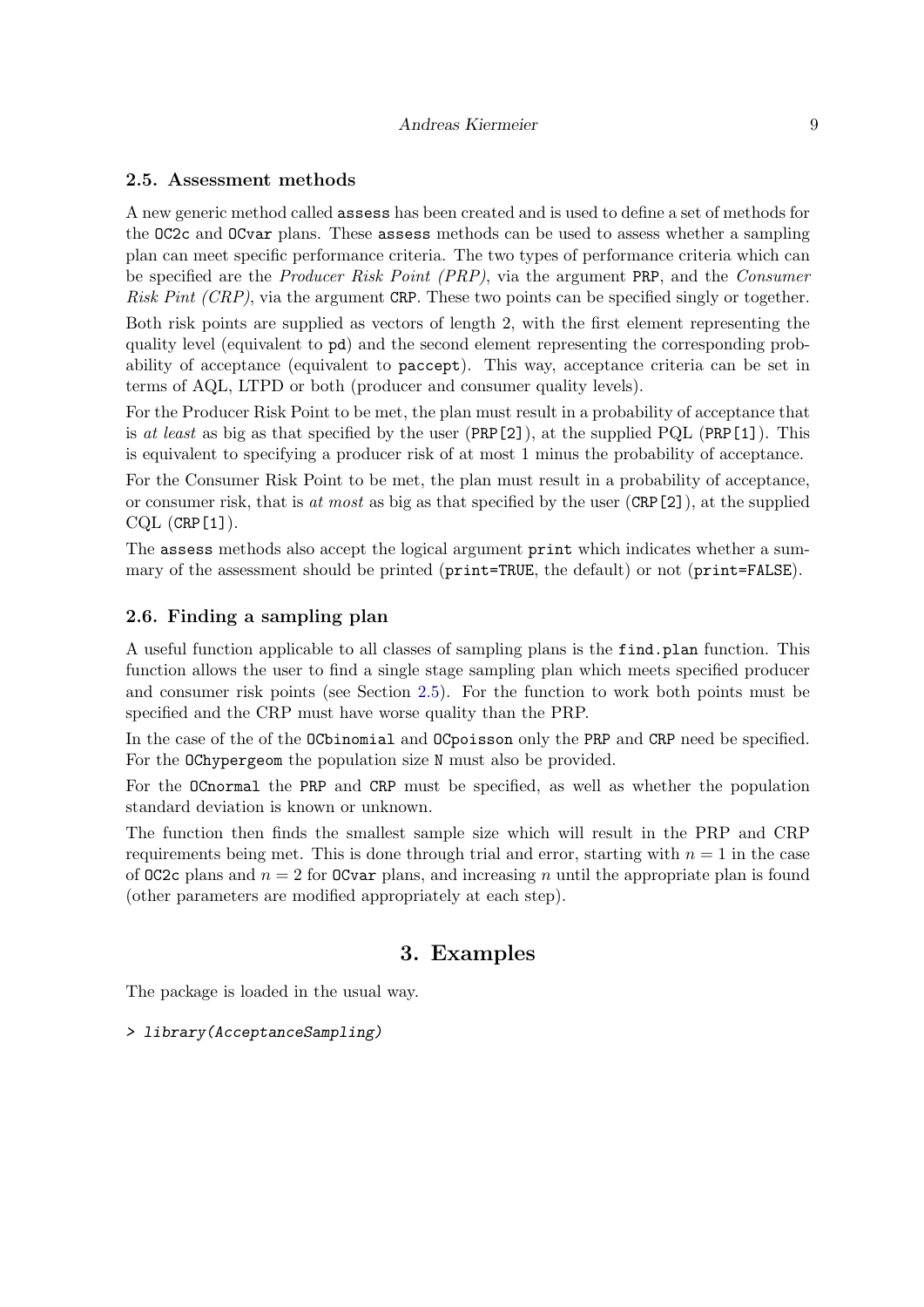3.1. OC2c Plans

#### <span id="page-9-0"></span>Creating and plotting sampling plans

Once loaded, the OC2c function can be used to create a new sampling plan. In its simplest form this call specifies only the sample size and acceptance number. For example, a sampling plan with  $n = 10$  and  $c = 3$  can be obtained as follows (assuming a Binomial distribution).

 $> x < -$  OC2c(10, 3) > x

Acceptance Sampling Plan (binomial)

Sample 1 Sample size(s) 10 Acc. Number(s) 3 Rej. Number(s) 4

To visualize the OC curve for this plan we use the plot function as follows (Figure [3\)](#page-10-0).

 $> plot(x)$ > grid(lty="solid")

For the Binomial distribution the OC curve is based on the standard plot type type="o", showing lines and points — the points come from the values of the argument pd. Other values for plot type can be provided by the user if so desired. The usual additional arguments for the plot method are also accepted (col, lty, etc.) and passed directly to the generic plot method.

The same approach holds for the Hypergeometric and Poisson distributions. A comparison of the various OC curves can be done as follows (Figure [4\)](#page-11-0).

 $> xb \leftarrow 0C2c(5, 1, type="b")$  ## Binomial > xh <-  $OC2c(5, 1, type="h", N=50, pd=(0:50)/50) # # Hypergeometric$  $> xp \leftarrow 0C2c(5, 1, type="p")$  ## Poisson  $> plot(xb, type="1", xlim=c(0, 0.2), ylim=c(0.6, 1))$ > grid(lty="solid") > points(xh@pd, xh@paccept, col="green") > lines(xp@pd, xp@paccept, col="red")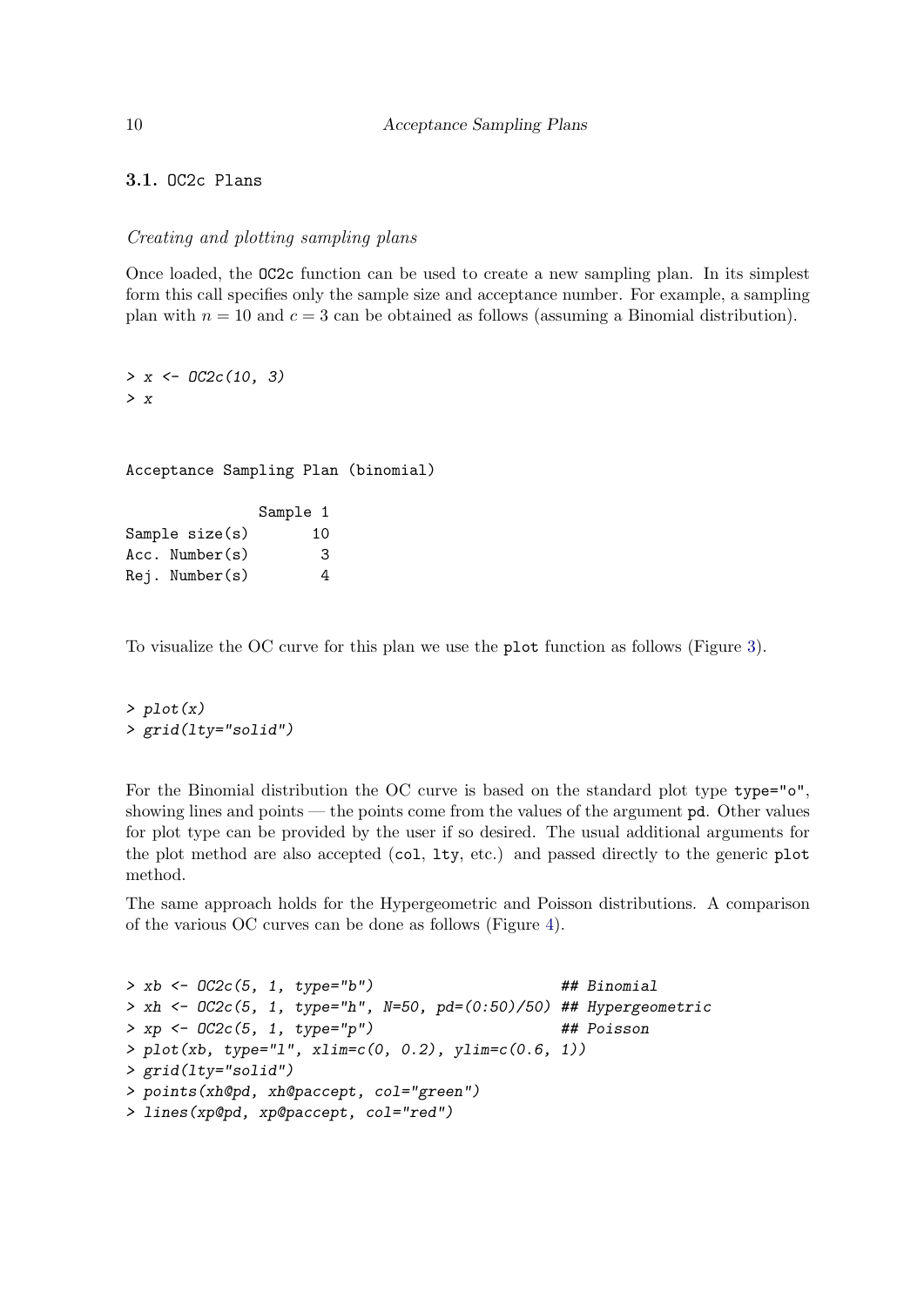

<span id="page-10-0"></span>Figure 3: The OC curve corresponding to a sampling plan with  $n = 10$  and  $c = 3$ .

Note that when using the Hypergeometric distribution, the default values are  $N=100$  and  $pd=(0:100)/100$  — when changing the value of N you should also explicitly specify pd to ensure that N\*pd contains only integer values.<sup>[7](#page-10-1)</sup> A warning is issued if N or N\*pd are not integer, which is checked using the actual values rather than checking the storage type of these objects.

In addition to drawing the sampling plan as shown in Figure [3,](#page-10-0) the second set of signatures (Section [2.3\)](#page-7-0) can be used to relate the mean of a continuous response to the probability of acceptance.

For example, consider a process which produces units with a weight that is normally distributed with a standard deviation of 1.5 g, and let 250 g be the lower specification limit. Then the quality of the process can be captured via the proportion of units which fall below the specification limit. Alternatively, we could use the mean of the distribution, which can be adjusted by a process operator, as a surrogate. To plot the mean against the probability of acceptance the following approach can be used (Figure [5\)](#page-12-0).

```
> x.mean <- seq(248, 255, 0.05)
> x.pd \leq -\text{pnorm}(250, \text{mean}=x \text{mean}, \text{sd}=1.5)
```
<span id="page-10-1"></span><sup>&</sup>lt;sup>7</sup>Not changing pd can result in some unexpected results — these come directly from invoking the function phyper, which is part of R. This is because pd\*N should result in integer values, i.e. the number of defectives in the population.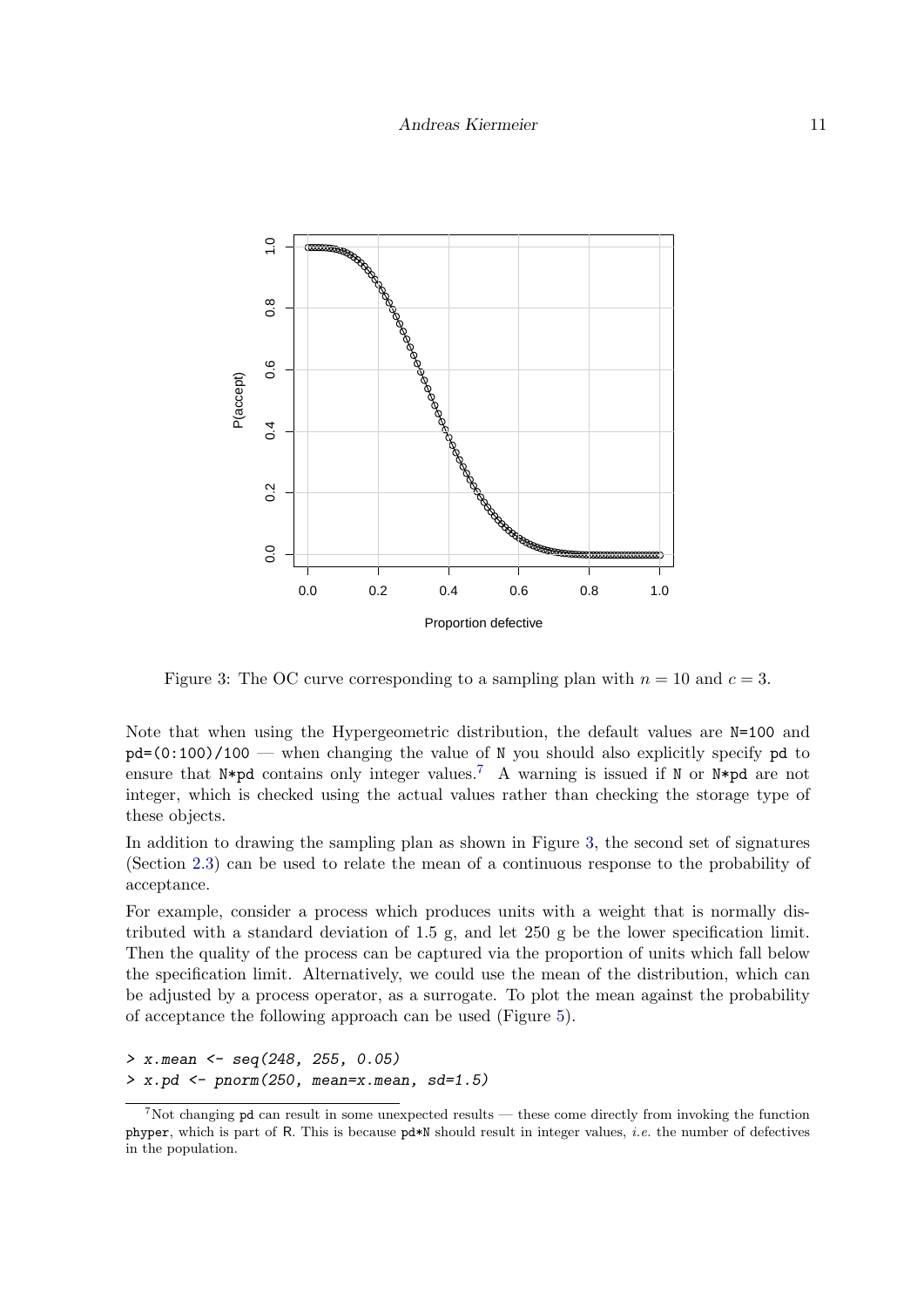

<span id="page-11-0"></span>Figure 4: OC curve for a binomial, hypergeometric and poisson based sampling plan ( $n =$  $5, c = 1$ ).

> x.plan <- OC2c(10, 1, pd=x.pd) > plot(x.mean, x.plan, xlab="Mean weight") > grid(lty="solid")

# Sampling plan summary

The summary method provides a summary of the sampling plan — the full output can be long.

```
> x <- OC2c(10,3, pd=seq(0,0.1,0.01))
> summary(x, full=TRUE)
```
Acceptance Sampling Plan (binomial)

# Sample 1

| Sample $size(s)$    | 10 |
|---------------------|----|
| $Acc.$ Number $(s)$ | 3  |
| $Rej.$ Number $(s)$ | 4  |

Detailed acceptance probabilities: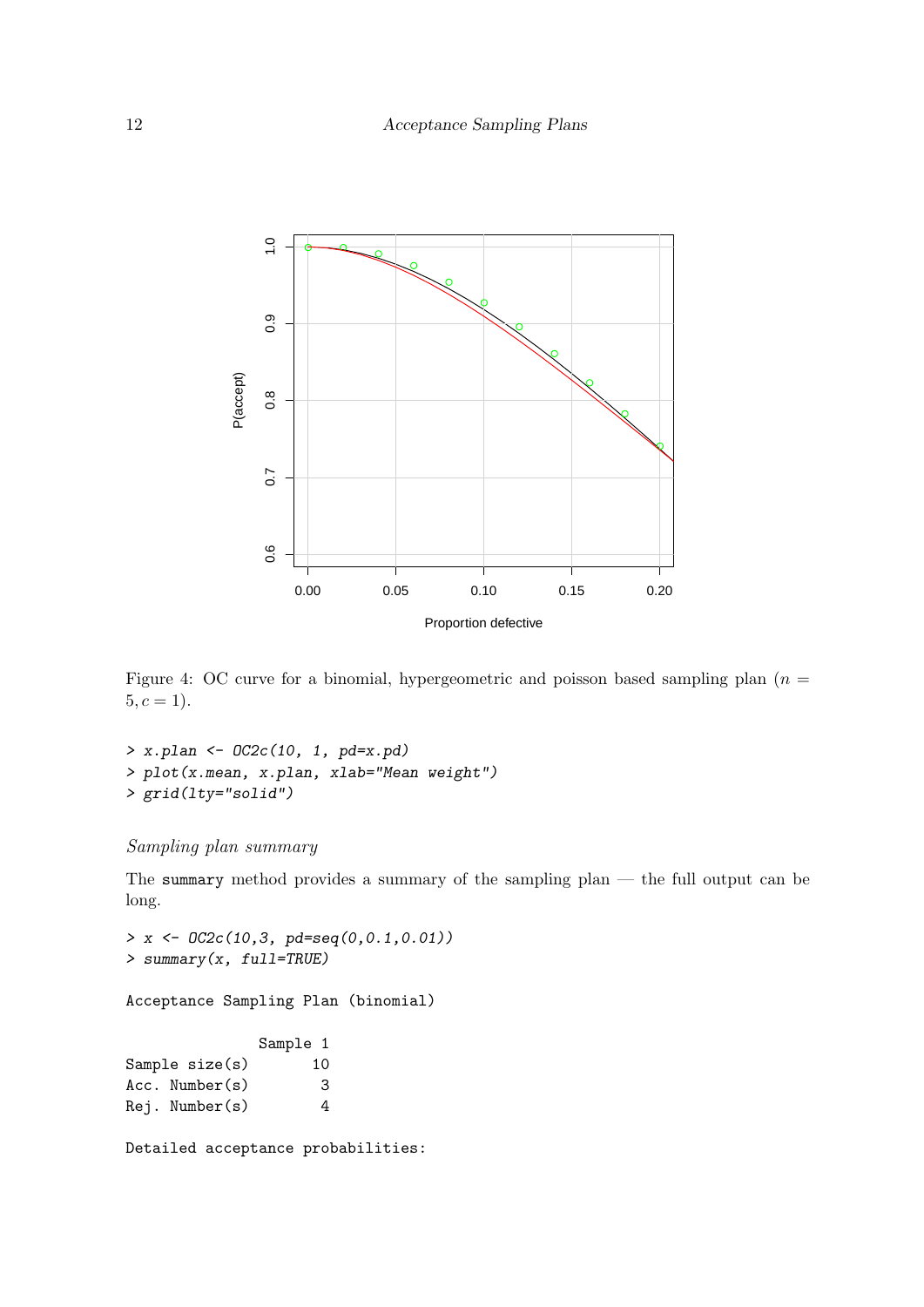

<span id="page-12-0"></span>Figure 5: OC curve plotted against the mean of a continuous response. The proportion of defects is given by  $P(X \le 250)$ .

Prop. defective P(accept) 0.00 1.0000000 0.01 0.9999980 0.02 0.9999695 0.03 0.9998529 0.04 0.9995574 0.05 0.9989715 0.06 0.9979707 0.07 0.9964239 0.08 0.9941987 0.09 0.9911662 0.10 0.9872048

## <span id="page-12-1"></span>Assessing a sampling plan

The assess method provides a way to assess a sampling plan against pre-specified criteria. The criteria are either given via the Producer Risk Point (PRP) or the Consumer Risk Point (CRP), or both. The assessment is done as described in Section [2.5.](#page-8-1) For example, consider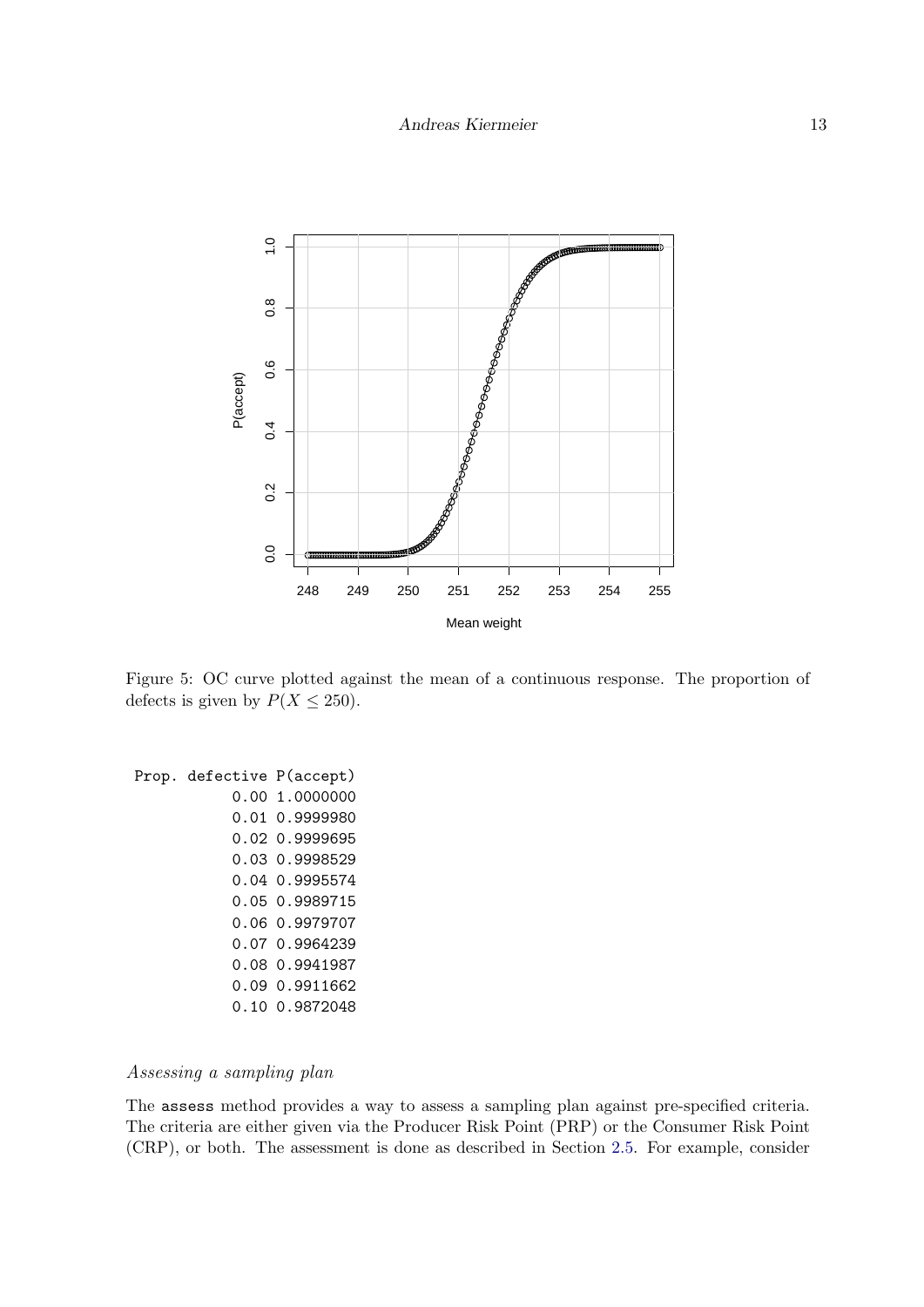that a plan, which gives a probability of acceptance of at least 0.95 for a proportion of defectives equal to 0.05 (the PRP), is desired. In addition, the plan should meet the consumer risk point, which specifies a probability of acceptance of at most 0.075 for a proportion of defectives equal to 0.15.

> assess(OC2c(20,0), PRP=c(0.05, 0.95), CRP=c(0.15, 0.075))

Acceptance Sampling Plan (binomial)

|                                         |                     | Sample 1 |       |                                     |  |  |
|-----------------------------------------|---------------------|----------|-------|-------------------------------------|--|--|
|                                         | Sample size(s)      | 20       |       |                                     |  |  |
|                                         | $Acc.$ Number $(s)$ | 0        |       |                                     |  |  |
|                                         | $Rej.$ Number $(s)$ | 1        |       |                                     |  |  |
| Plan CANNOT meet desired risk point(s): |                     |          |       |                                     |  |  |
|                                         |                     |          |       | Quality RP P(accept) Plan P(accept) |  |  |
| PRP                                     |                     | 0.05     | 0.950 | 0.35848592                          |  |  |
| <b>CRP</b>                              |                     | 0.15     | 0.075 | 0.03875953                          |  |  |

From the output it can be seen that the plan cannot meet both points. For the PRP, the actual value for P(accept) is 0.358, which is much lower than minimum desired level of 0.95. However, the CRP is met since the actual value of P(accept) is 0.039, which is lower than the maximum allowable level of 0.075.

## <span id="page-13-0"></span>Finding a sampling plan

To find a plan which will meet the above specified risk points we can use the following.

```
> find.plan(PRP=c(0.05, 0.95), CRP=c(0.15, 0.075), type="binom")
```
\$n [1] 80  $c$ [1] 7  $\mathbf{fr}$ [1] 8

This shows that, in order to meet both risk points, a sample of size  $n = 80$  is required and lots are to be accepted when the number of defectives in the sample does not exceed  $c = 7$ .

#### Double and multiple sampling plans

The final functionality of interest is the calculation of P(accept) for double or multiple sampling plans. For a sampling plan with  $k$  stages this can be achieved by providing vectors of length  $k$  for  $n$ , c and  $r$ .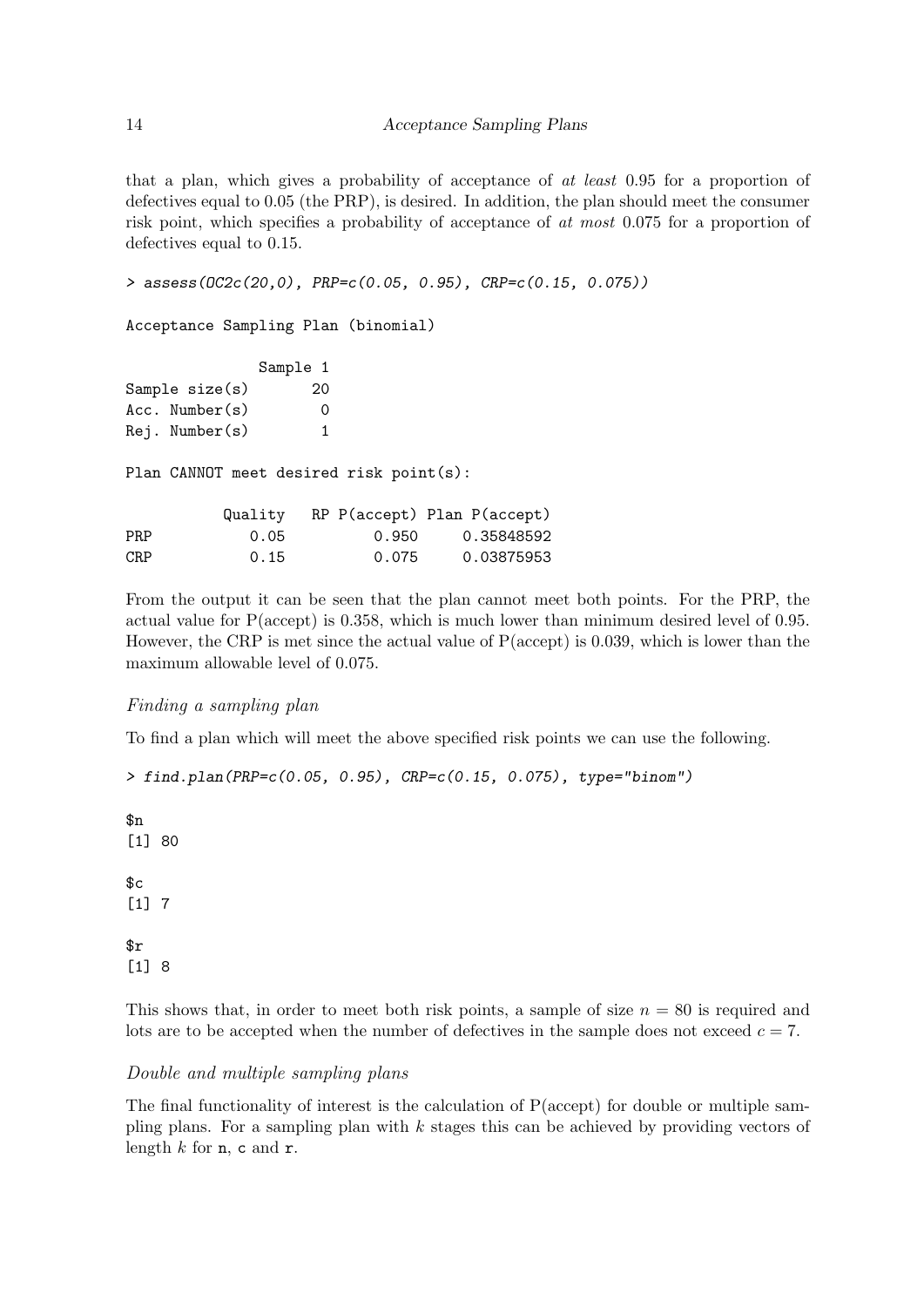For example, the Australian Standard [\(Standards Australia](#page-20-1) [2003b\)](#page-20-1) nominates the plan letter E for lots of size 51 to 90 under normal inspection of continuous lots (indexed by AQL). Assuming that the AQL is 4.0%, the standard specifies the double sampling plan shown in Table [1.](#page-14-0)

| Stage | n | C |  |
|-------|---|---|--|
|       |   |   |  |
|       |   |   |  |

<span id="page-14-0"></span>Table 1: Double sampling under normal inspection for  $AQL = 4.0\%$  and lot sizes of 51 to 90 (Plan E) as specified by AS 1199.1-2003.

The OC curve associated with this plan can be drawn as follows (Figure [6\)](#page-15-0).

```
> x \leftarrow 0C2c(n=c(8,8), c=c(0,1), r=c(2,2))
> x
```
Acceptance Sampling Plan (binomial)

|                     |               | Sample 1 Sample 2 |    |
|---------------------|---------------|-------------------|----|
| Sample $size(s)$    | x             |                   | 8  |
| $Acc.$ Number $(s)$ | $\mathcal{L}$ |                   | 1. |
| Rej. Number(s)      | 2             |                   | 2  |
|                     |               |                   |    |

> plot(x) > grid(lty="solid")

## 3.2. OCvar Plans

The methods and functions work similarly to those introduced for the OC2c class of sampling plans. Consequently, these aren't discussed in detail here. However, it is important to cover the creation of a sampling plan when measurements are made.

Consider the process described in Section [3.1.1,](#page-9-0) where the lower specification limit is 250 g and the standard deviation is known to be  $\sigma = 1.5$ . Then, for various values of the population mean, the proportion of product falling below the specification limit can be calculated. This proportion can then be used in the sampling plan (see Figure [7\)](#page-16-0).

```
> x. mean <- seq(248, 255, 0.05)
> x.pd \leq -pnorm(250, mean=x.mean, sd=1.5)> find. plan(PRP=c(0.05, 0.95), CRP=c(0.15, 0.075), type="normal", s.type="known")
$n
[1] 26
$k
[1] 1.322271
```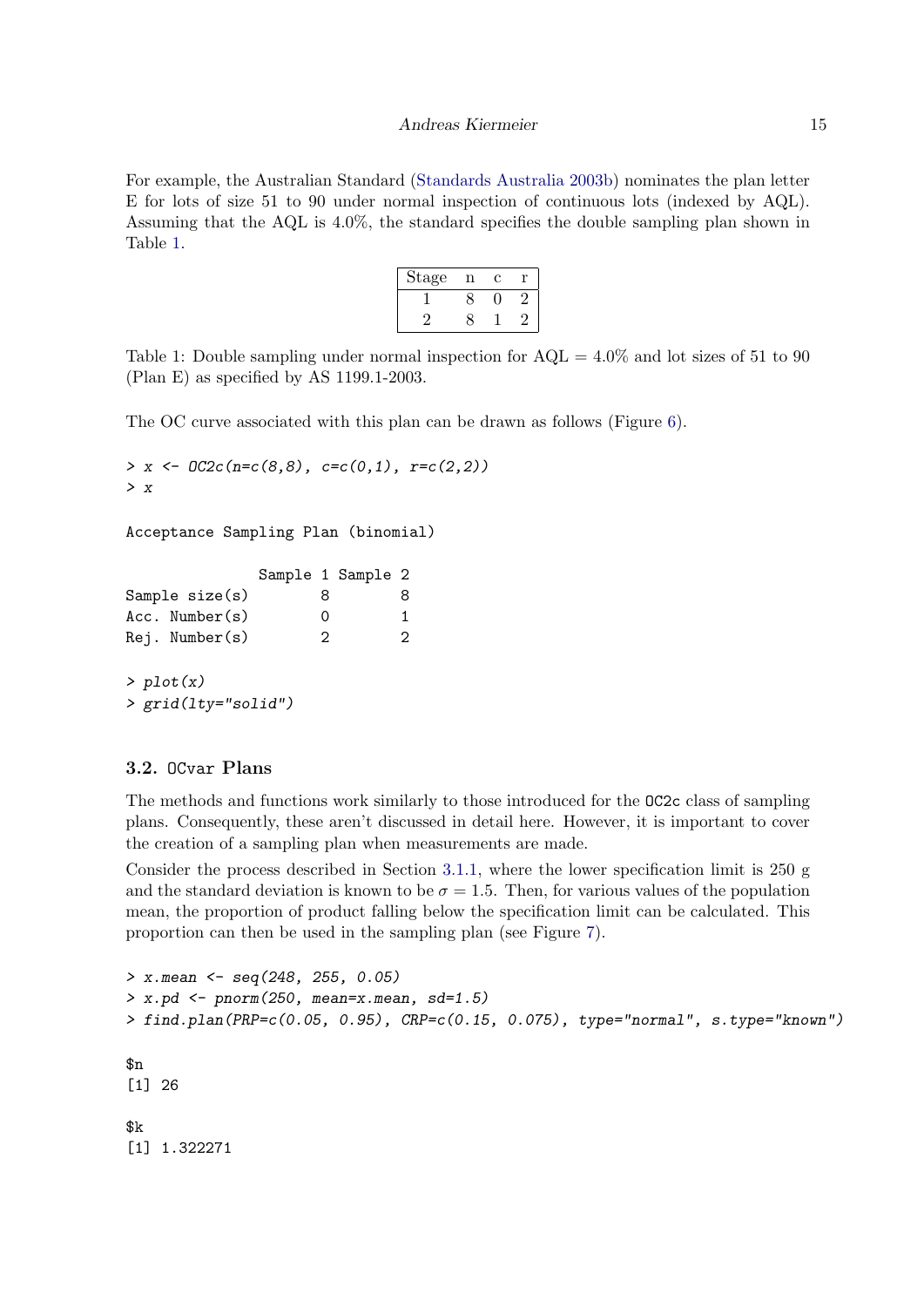

<span id="page-15-0"></span>Figure 6: OC curve for the double sampling plan specified in Table [1.](#page-14-0)

```
$s.type
[1] "known"
> x.plan <- OCvar(n=26, k=1.322271, pd=x.pd)
> plot(x.mean, x.plan, xlab="Mean weight")
> grid(lty="solid")
```
In addition, comparing 2-Class Attributes and Variables sampling plans can be useful. For example, consider that we are producing widgets which need to be less than 10 cm wide. We are interested in finding a sampling plan which meets the risk points defined in Section [3.1.3.](#page-12-1) We are faced with the following two options.

- 1. Use a pre-fabricated template to very quickly assess whether the widgets meet specifications. This would give rise to a 2-Class attributes plan.
- 2. Directly measure the width of the widgets. This is more time consuming. This would allow us to use a Variables sampling plan and the information gained this way is potentially useful in respect to quality improvement.

To decide which approach should be used it would be useful to determine how much sampling needs to be undertaken under the two sampling plans.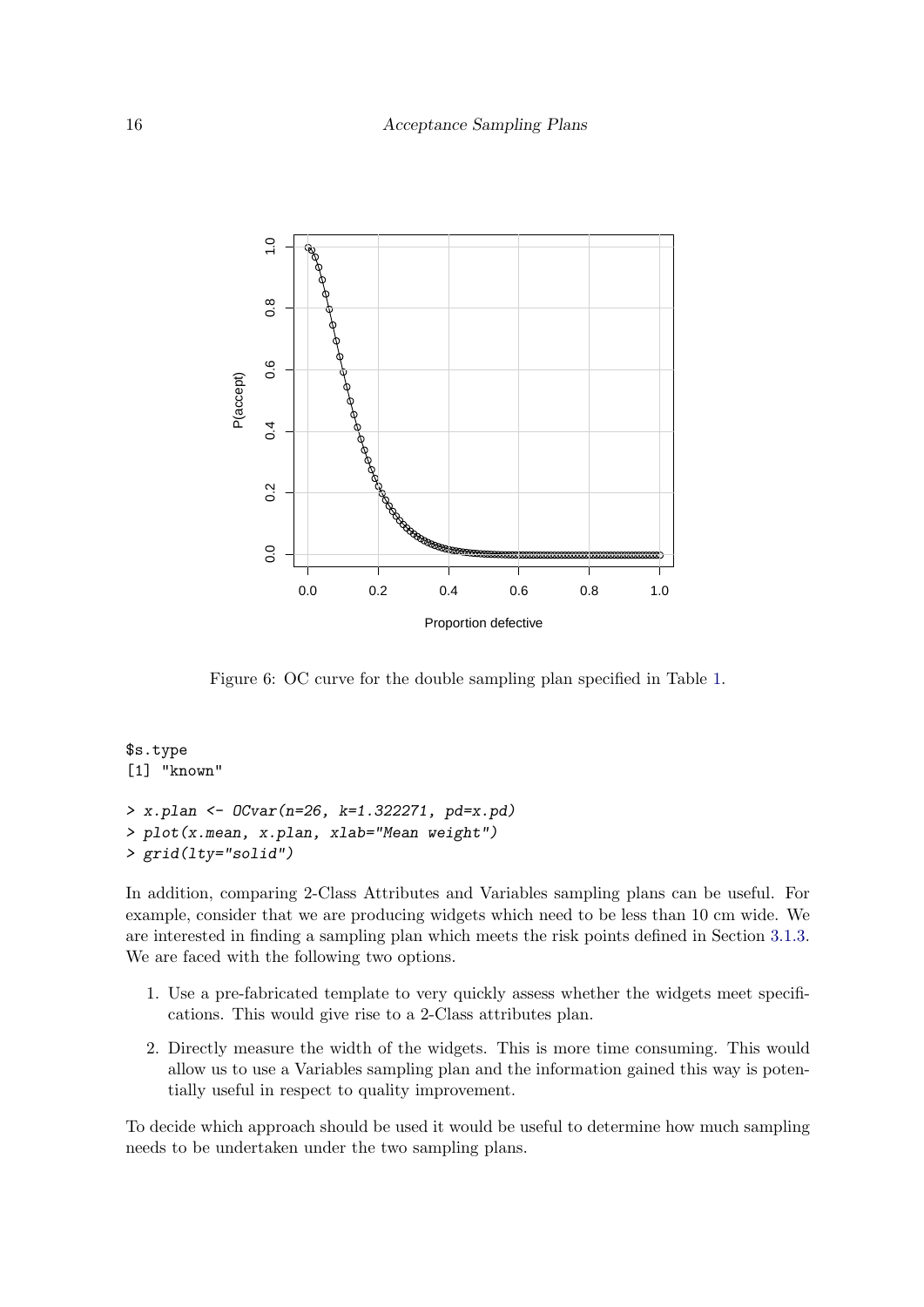

<span id="page-16-0"></span>Figure 7: OC curve plotted against the mean of a continuous response. The proportion of defects is given by  $P(X \le 250)$ .

We already know from Section [3.1.4](#page-13-0) that a 2-Class sampling plan with  $n = 80$  and  $c = 7$ will be acceptable. Similarly, we can use the find.plan function to find a suitable Variables sampling plan.

> find.plan(PRP=c(0.05, 0.95), CRP=c(0.15, 0.075), type="normal", s.type="unknown")

\$n [1] 49 \$k [1] 1.326538

\$s.type [1] "unknown"

This indicates that a sample of size  $n = 49$  is required when the sample standard deviation is used ( $\sigma$  unknown). Once enough data has been collected,  $\sigma$  can probably be assumed to be known, as long as the process is under control. In this case, the sample size will drop to  $n = 26$ , as shown below.

> find.plan(PRP=c(0.05, 0.95), CRP=c(0.15, 0.075), type="normal", s.type="known")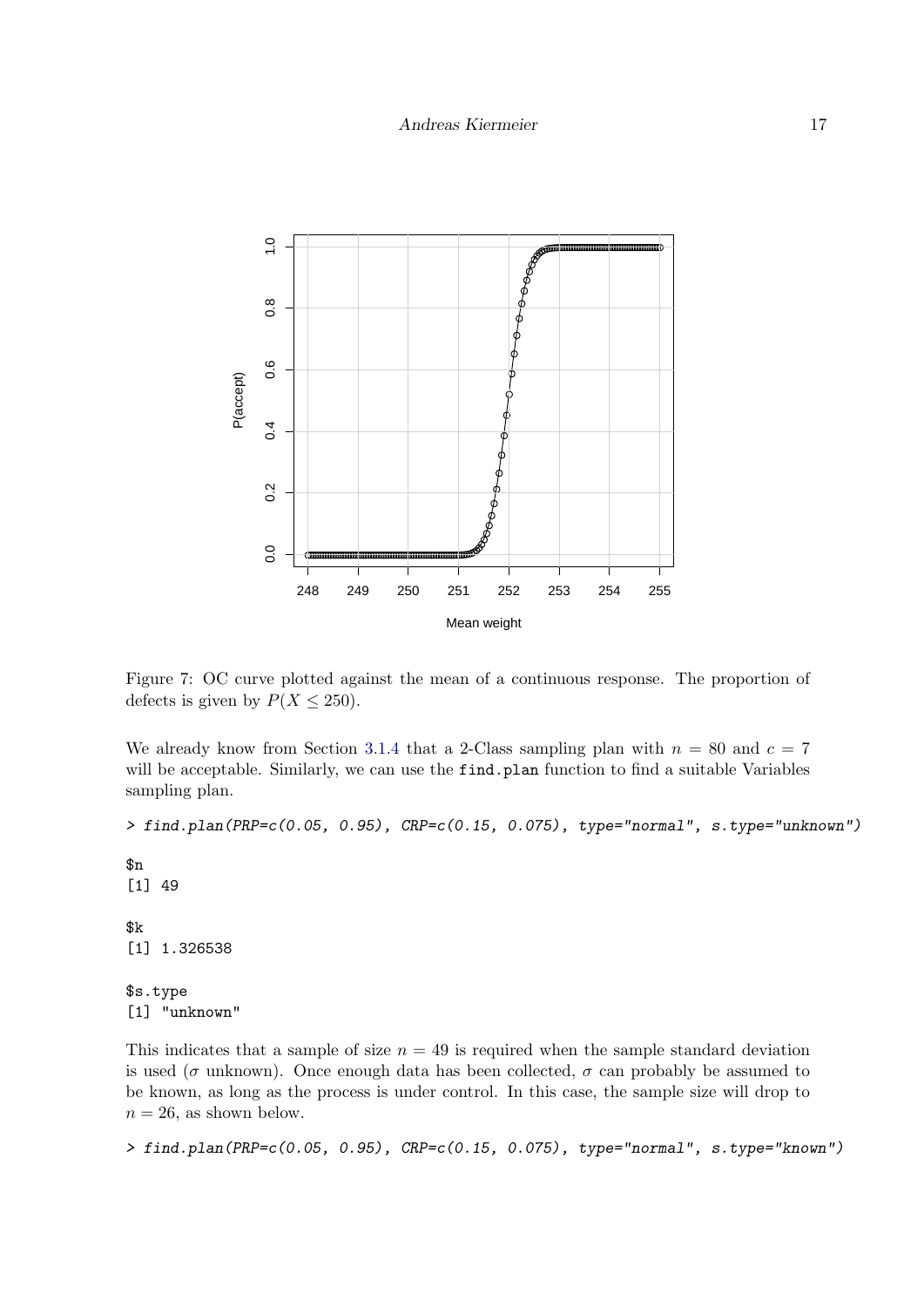

<span id="page-17-0"></span>Figure 8: OC curve for the double sampling plan specified in Table [1.](#page-14-0)

# \$n

[1] 26

## \$k

[1] 1.322271

## \$s.type [1] "known"

The OC curves for these three plans are shown in Figure [8.](#page-17-0) They are almost identical, which is no surprise as they all have to meet the same PRP and CRP. Figure [8](#page-17-0) was generated as follows.

```
> xb <- OC2c(n=80,c=7)
> xn1 <- OCvar(n=49, k=1.326538, s.type="unknown")
> xn2 <- OCvar(n=26, k=1.322271)
> plot(xb, type="1", xlim=c(0,0.3))> grid(lty="solid")
> lines(xn1@pd, xn1@paccept, col="green")
> lines(xn2@pd, xn2@paccept, col="red")
```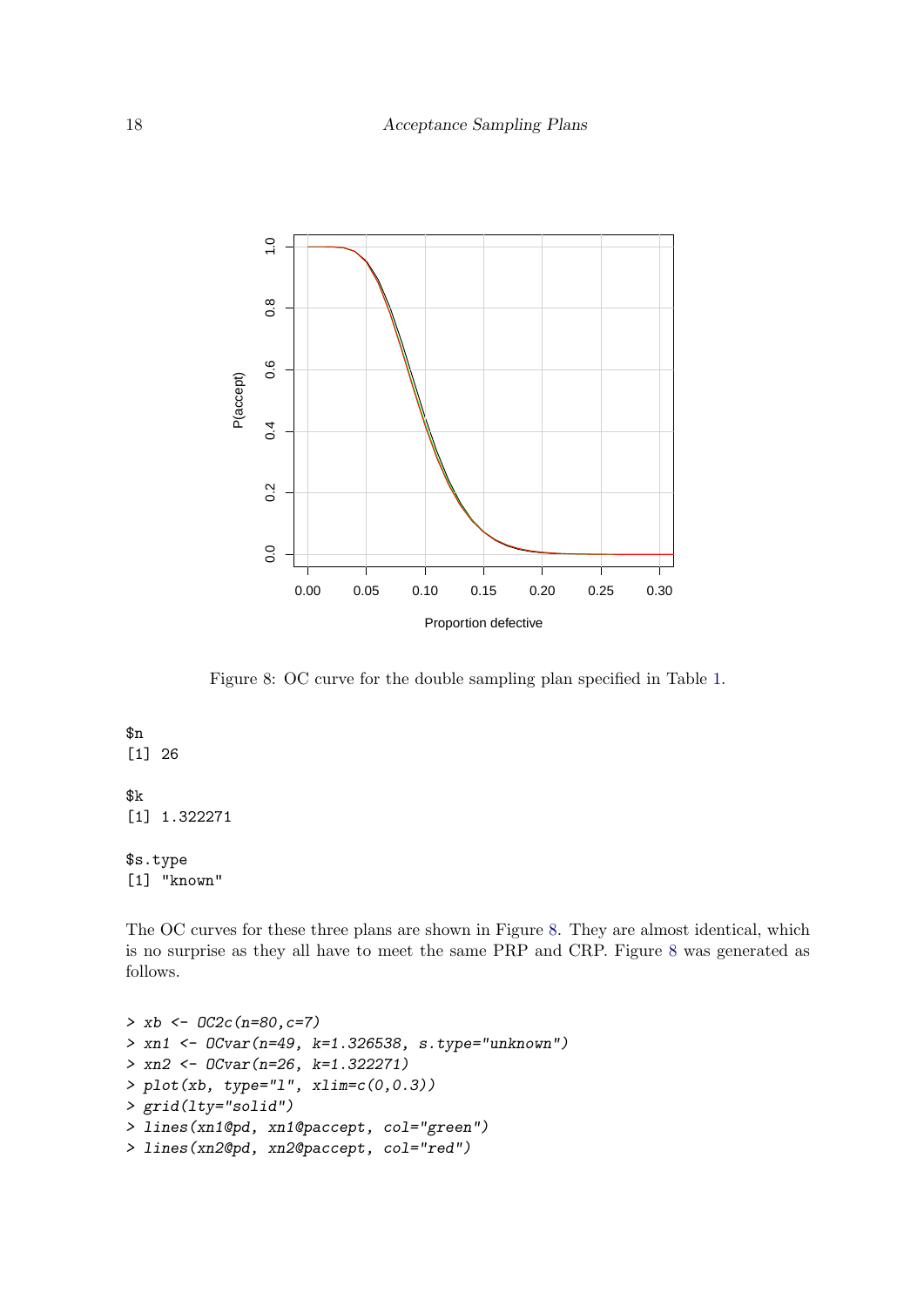This example shows that considerable reductions in sample size can be achieved by taking measurements. However, whether the additional effort required to take these measurements is worth the reduction in sample size will need to be assessed on a case by case basis.

## 4. Questions and Answers

Question: For ISO 3951 (Inspection by Variables—so using OCvar), I would like to be able to calculate probability of acceptance (Pa) values for the OC curves for particular sample sizes. So for example, for sample size code letter J, how do I calculate the chance of accepting a lot with  $10\%$  nonconforming when the AQL is  $1\%$ ? (sample size = 35)

Answer: You've obtained the code letter J from Table I-A, which is based on a General Inspection Level II and a Lot size of 501–1200. Looking at Table II-A (assuming the "s" method) you then get both the sample size  $(n)$  and acceptability constant  $(k)$ , which in your case are  $n = 35$  and  $k = 1.89$ . You then enter these into OCvar, e.g.

```
> \text{xn1} \leq -0 \text{Cvar}(n=35, k=1.89, s. \text{type} = \text{"unknown", pd=seq(0, 0.2, by=0.01)})
```
Note that I've capped pd at 20% as in this case R throws warnings due to numerical accuracy for values over about 50Then use the summary function with the option 'full=TRUE', i.e.

> summary(xn1, full=TRUE)

Acceptance Sampling Plan (normal) Standard deviation assumed to be unknown

Sample 1 Sample size 35.00 Constant k 1.89

Detailed acceptance probabilities:

Prop. defective P(accept) 0.00 1.00000000000 0.01 0.94167248474 0.02 0.73606804634 0.03 0.51077938328 0.04 0.33260999310 0.05 0.20892057933 0.06 0.12839029450 0.07 0.07779904375 0.08 0.04669480323 0.09 0.02783519072 0.10 0.01650732466 0.11 0.00974913570 0.12 0.00573771599 0.13 0.00336635035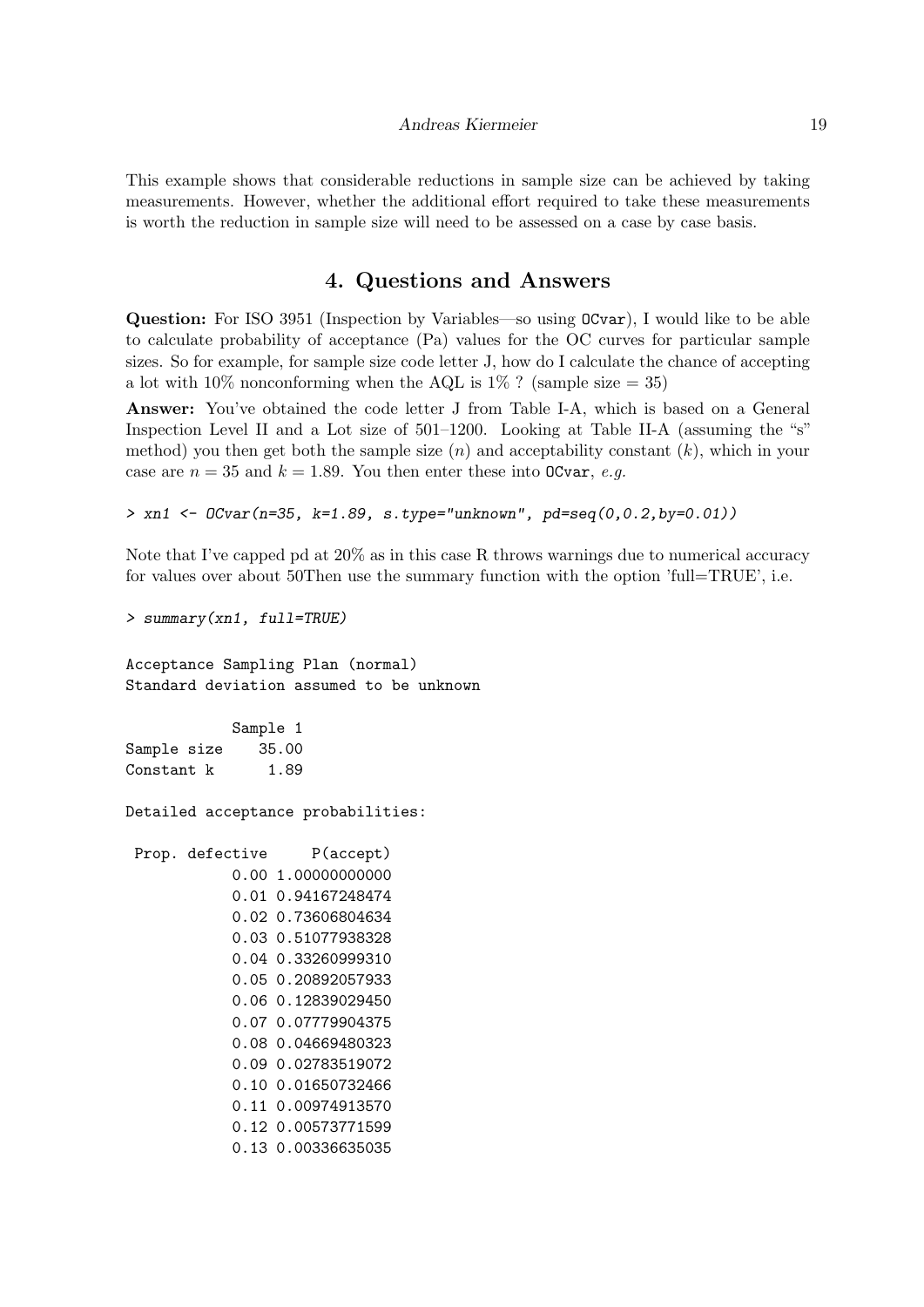0.14 0.00196931656 0.15 0.00114880161 0.16 0.00066826614 0.17 0.00038761910 0.18 0.00022416629 0.19 0.00012923782 0.20 0.00007426734

From here you get the value you're after, i.e. at  $pd = 0.1$  (=10%) we have  $P(\text{accept})$  =  $0.0165 (=1.65\%).$ 

To check, we can also have a look at the standard Table V-J-1 of the standard (around page 35 in the Australian Standard equivalent version). The table is a bit 'strange', but basically The AQL is given in columns and specific values of P(accept) are given in rows. So, for an AQL of  $1\%$  and a P(accept) of also  $1\%$  (closest to  $1.65\%$  calcualted above), we get a proportion of defectives of 10.95%. From the output above, a proportion defective of 11% (closest to 10.95%) gives a  $P(\text{accept}) = 0.00975$  or 0.975%, which is close to 1%. So the output and the standard agree (as best as they can, given the limitations of the tabulated values in the standard).

# 5. Future Direction

A software package can always be improved. The following is a short list, in no specific order, of areas which are currently on the to-do list.

- Inspection procedures are usually assumed to be perfect. This is not always the case and [Johnson, Kotz, and Wu](#page-20-9) [\(1991\)](#page-20-9) provide the mathematical detail to allow for testing inaccuracies.
- Implement 3-Class sampling plans.
- $\bullet$  Implement double sampling, *i.e.* two stages, for variables sampling plans.
- Implement the  $R$  method for Variables sampling plans.

# Acknowledgements

I would like to thank two anonymous reviewers whose comments helped improve this manuscript and the package. They have also raised several areas for further improving the package.

# References

<span id="page-19-1"></span>Chambers JM (1999). Programming with Data. Springer.

<span id="page-19-0"></span>Guenther WC (1977). Sampling Inspection in Statistical Quality Control. Charles Griffin and Company.